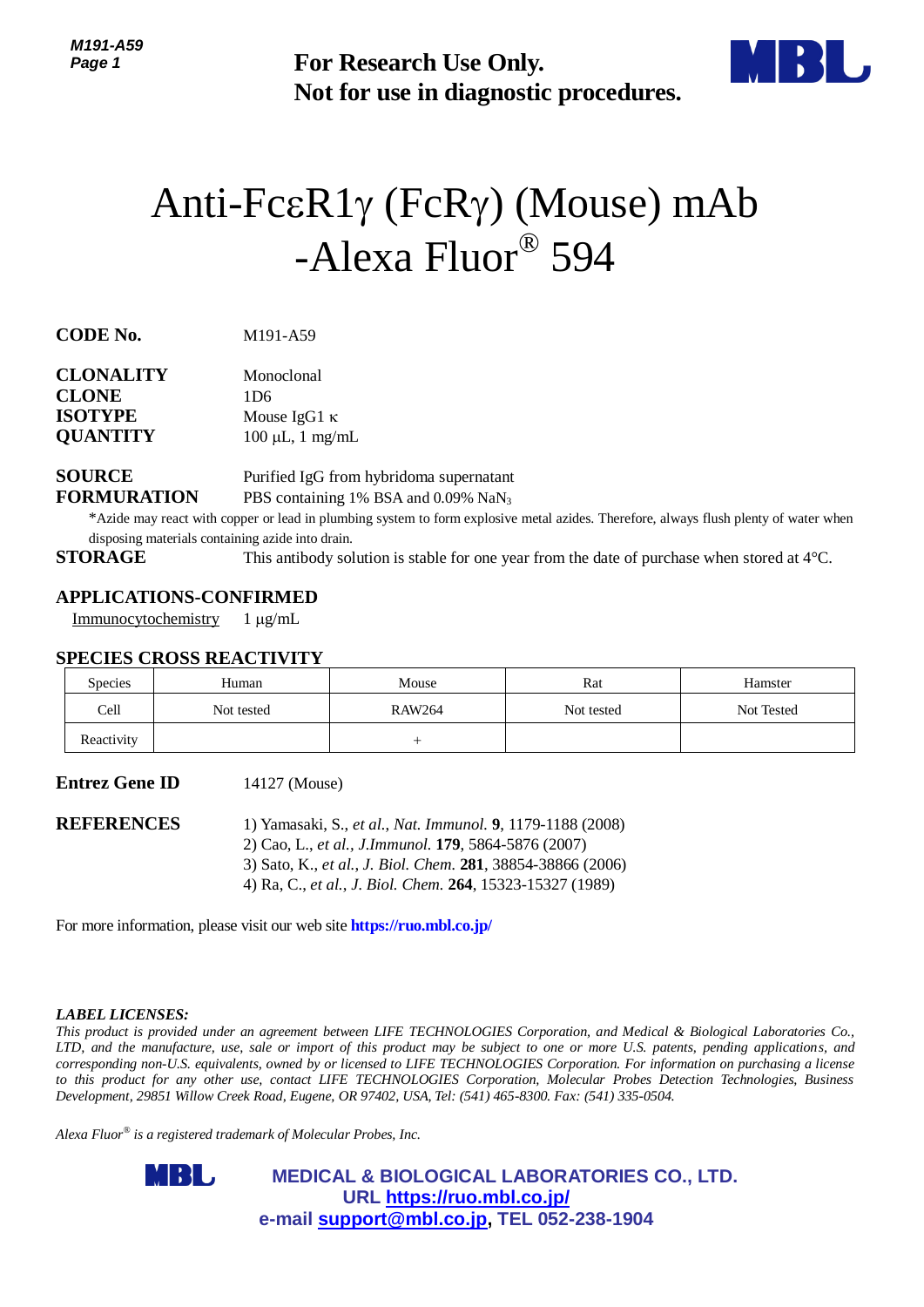*M191-A59 Page 2*

# **RELATED PRODUCTS**

M191-3 Anti-Fc $\epsilon$ R1 $\gamma$  (FcR $\gamma$ ) (Mouse) mAb (1D6) PM068 Anti-Fc $\epsilon$ R1 $\gamma$  (FcR $\gamma$ ) (Mouse) pAb M191-A48 Anti-Fc $\epsilon$ R1 $\gamma$  (FcR $\gamma$ ) (Mouse) mAb -Alexa Fluor® 488 (1D6) M191-A64 Anti-Fc $\epsilon$ R1 $\gamma$  (FcR $\gamma$ ) (Mouse) mAb -Alexa Fluor® 647 (1D6) D292-3 Anti-Mincle (Mouse) mAb (4A9) D303-3 Anti-Fc $\mu$ R (Toso/Faim3) (Mouse) mAb (#4B5)